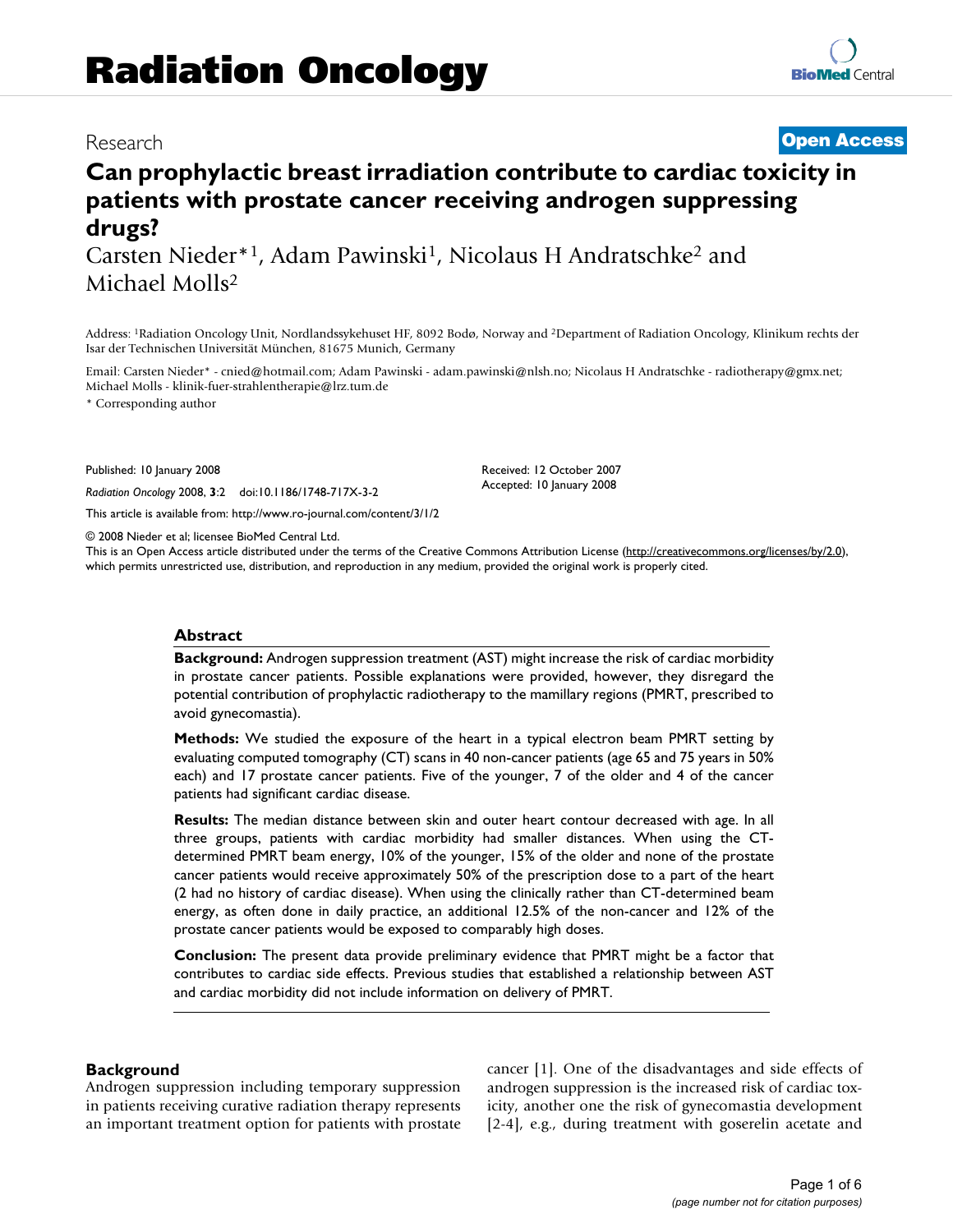flutamide [5] or with bicalutamide [6-8]. Prophylactic radiation therapy to both mamillar regions (PMRT) before the start of androgen suppression might decrease the likelihood of gynecomastia [7,9,10]. However, depending on the anatomical situation, left-sided PMRT might lead to a certain exposure of the heart to ionizing radiation.

Typically, single electron beams with a sharp dose gradient are used, having the advantage of limited tissue penetration. In contrast to most other situations in contemporary radiation oncology, no 3-dimensional computed tomography (CT)-based treatment planning is used. Therefore, the exact dose distribution is unknown for the individual patient, leaving room for accidental dose exposure of the heart. In the health region of Northern-Norway for example, where one of the authors' institutions is located, a standard clinical set-up for PMRT is used. It consists of a single dose of 15 Gy delivered via circular fields, diameter 7 cm, electron energy 9 MeV (6 and 12 MeV in slim and obese patients, respectively). Both the left and right perimamillar regions are treated with one such field. Using similar techniques, the authors from Munich, Germany, administer 3 fractions of 4 Gy each. Both regimens are among those previously studied by different groups, where PMRT was found to prevent gynecomastia development [7,9,10].

Recent articles provide possible explanations for the elevated risk of cardiac diseases in patients treated with androgen suppression, e.g., changes in lipid metabolism [11]. However, we hypothesised that administration of PMRT might further contribute to long-term toxicity in a multifactorial scenario. Therefore, the present study examined potential radiation doses to the heart in a group of 40 individuals who underwent thoracic imaging for various medical reasons and 17 patients with prostate cancer.

### **Methods**

We first analysed 40 male patients who received contrastenhanced CT scans of the thorax for various medical reasons (unrelated to cancer treatment) after appropriate institutional informed consent. Twenty patients were 65 years old and 20 were 75 years old. They were selected from the radiology departments database (Nordlandssykehuset, Bodø, Norway) based on their date of birth. The search was started with patients born 01. June 1942 and 1932, respectively, and continued towards the end of the year until 20 patients were identified in each group. They were not allowed to have significant lung abnormalities such as previous surgery, tumors or pleural effusions. All medical records were also available in the hospital's data system. They were reviewed to identify those patients with a history of serious heart disease such as myocardial infarction, aortocoronar bypass surgery and

other coronary artery interventions. Asymptomatic coronary artery disease, elevated blood pressure or mild types of cardiac dysfunction were not considered for the purpose of this study.

In each patient, the left mamilla (center of the PMRT field) was identified on the CT scans and the distance between the skin and anterior border of the pectoral musculature was measured (Figure 1). This value was used to calculate the electron beam energy needed for PMRT. Previously published electron depth-dose distribution data (Table 1) were used. The therapeutic depth of the electrons was to match the anterior border of the pectoral musculature, which corresponds to the posterior border of the target volume, as closely as possible. Then, both the optimal CT-based electron beam and the clinically used standard 9 MeV beam were chosen for further evaluation. At a caudal distance of 3 cm from the mamilla, i.e. close to the inferior field border, the dose to the heart was estimated. As evident from the CT scans, only the distal parts of the field might cause relevant doses to the heart. We measured the distance between the skin and the outer contour of the heart and used the data from Table 1 to estimate the heart dose. The same methods were used to examine the first 17 patients with prostate cancer who were treated since the opening of the Radiation Oncology Unit at Nordlandssykehuset in June 2007. Not all of these patients actually received PMRT, some were treated for metastatic disease. Finally, the CT scans of the prostate cancer patients, which were available in our treatment planning system (Varian Eclipse), were used to calculate



#### Figure I

Axial contrast-enhanced computed tomography scan at the level of the left mamilla displaying both the distance between the skin surface and the pectoral musculature (2.4 cm) and the field size of 7 cm. Note that only very low heart exposure results from electron beam irradiation at this level, i.e. the center of the field.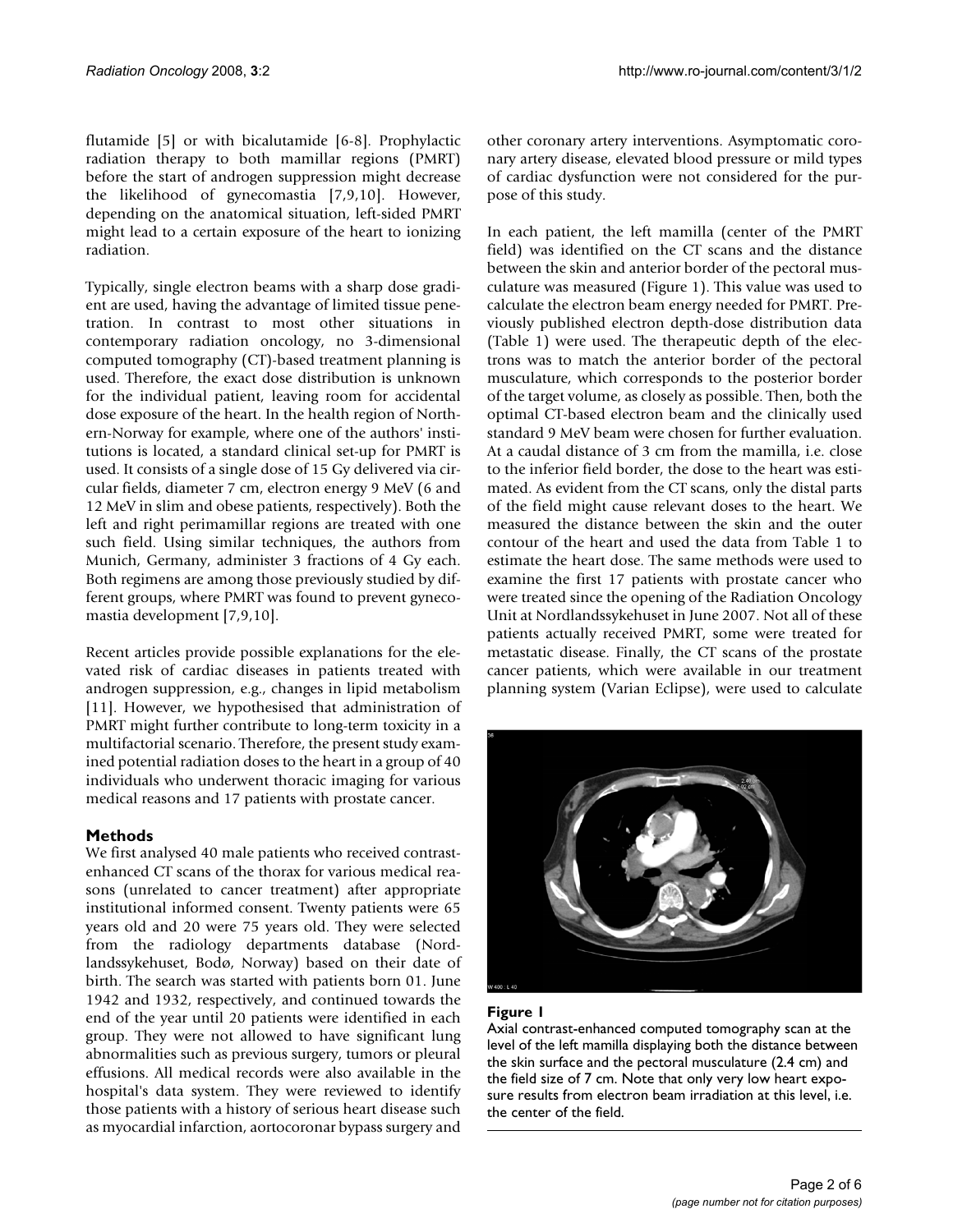**Table 1: Electron beam dose distribution (values might vary, e.g., with field size, source-skin-distance and tissue homogeneity), adapted from [22].**

| Beam energy |     | Surface dose Therapeutic depth | Depth of 50%<br>isodose |
|-------------|-----|--------------------------------|-------------------------|
| 6 MeV       | 72% | $20 \text{ mm}$                | $24 \text{ mm}$         |
| 9 MeV       | 78% | $30 \text{ mm}$                | $38 \text{ mm}$         |
| 12 MeV      | 83% | $40 \text{ mm}$                | $50 \text{ mm}$         |

actual 3-D dose distributions and dose-volume histograms in representative cases, i.e. those patients where the left anterior descending coronary artery (LAD) could be identified. Varian Eclipse uses the Generalized Gaussian Pencil Beam algorithm for calculating electron dose distributions. The plans were calculated for a Varian Clinac treatment unit.

#### **Results**

Out of 20 65-years-old patients, 5 had a history of significant cardiac disease. In the 75-years-old group, 7 patients belonged to this subset. Among the prostate cancer patients, 4/17 had significant cardiac disease. The latter group had a median age of 72 years, range 58–83 years. The required beam energy for PMRT was different from 9 MeV in the majority of patients. While 6 patients in both non-cancer-groups actually were best treated with 9 MeV, 11 and 13 patients in the 65-years and 75-years group would have benefited from choosing 6 MeV. In 3 and 1 individuals, 12 MeV were necessary to cover the pre-pectoral region adequately. In the prostate cancer patients, 9 MeV was appropriate in 6 cases, 6 MeV in 8 cases, 12 MeV in 2 cases and 15 MeV in 1 case.

The median distance between skin and outer heart contour decreased with age from 6.25 cm in the 65-years group to 5.35 cm in the 75-years group (range 3.1–8.7 cm and 2.6–8.7 cm, respectively). In prostate cancer patients, 5.5 cm were measured (range 3.8–8.1 cm). In all three groups, patients with cardiac morbidity had smaller distances. In the 65-years-old patients, the median values were 5.1 vs. 6.7 cm for patients with/without serious heart disease. In the older patients these figures were 4.2 vs. 5.6 cm. In the prostate cancer patients, 4.8 vs. 5.7 cm were calculated. For all groups combined, 5.0 vs. 6.4 cm were calculated. When using the CT-based beam energy, two of the younger non-cancer patients (10%) would receive ≥50% of the prescription dose to a relatively small part of the anterior myocardial wall of the left ventricle and the small vessels in this region. Both patients had a history of cardiac disease (Table 2). Among the older patients, one would receive ≥50% to a small heart volume, while two would receive ≥50% to a more extended part of the heart (total 5/40 patients, 12.5%). Only one of these three 75 years-old patients had a history of cardiac disease (Figure 2). None of the prostate cancer patients would receive comparably high doses to the heart when CT-based beams were used. When using the inappropriate 9 MeV beam rather than the optimal 6 MeV beam, one additional younger non-cancer patient plus four additional older patients would receive an unnecessary heart exposure. In the absence of CT information, two of the prostate cancer patients (12%) would belong to the group with unnecessary heart exposure when using the 9 MeV beam rather then the optimal 6 MeV beam (Figure 3). The use of the 12 or 15 MeV beam, where appropriate in obese patients would be possible without concerns.

The 3-D dose distributions were first evaluated in prostate cancer patients for the 9 MeV beam, even though this energy would not be appropriate if CT information was available for treatment planning. The examples revealed that the mean dose to the heart is in the range of 2 to 5% of the prescription dose. Five percent corresponds to 0.75 Gy if one uses a single fraction of 15 Gy. The proximal

|  |  | Table 2: Individual data of patients with heart exposure from prophylactic breast radiation therapy. |  |
|--|--|------------------------------------------------------------------------------------------------------|--|
|--|--|------------------------------------------------------------------------------------------------------|--|

| Patientnr. | Age (years) | Heart disease | CT-based beam energy | Skin-heart distance | Exposure               |
|------------|-------------|---------------|----------------------|---------------------|------------------------|
|            | 65          | yes           | 12 MeV               | $5.1 \text{ cm}$    | Moderate               |
|            | 65          | yes           | 9 MeV                | $4.2 \text{ cm}$    | Moderate               |
|            | 75          | yes           | 9 MeV                | $4,0$ cm            | <b>Distinct</b>        |
| 4          | 75          | no            | 6 MeV                | $2,6$ cm            | Moderate               |
| 5          | 75          | no            | 9 MeV                | $3,7$ cm            | Distinct               |
| 6          | 65          | no            | 6 MeV                | $3.1 \text{ cm}$    | Moderate <sup>**</sup> |
|            | 75          | no            | 6 MeV                | 3,8 cm              | Moderate <sup>**</sup> |
| 8          | 75          | yes           | 6 MeV                | $4,0$ cm            | Moderate <sup>**</sup> |
| 9          | 75          | yes           | 6 MeV                | $3,9$ cm            | Moderate**             |
| 10         | 75          | yes           | 6 MeV                | $3,3$ cm            | $D$ istinct $**$       |
| $  $ *     | 64          | no            | 6 MeV                | $3.9 \text{ cm}$    | Moderate <sup>**</sup> |
| $12*$      | 83          | no            | 6 MeV                | $3,9$ cm            | Moderate <sup>**</sup> |

\* prostate cancer patient

\*\*when using the standard 9 MeV beam in the absence of CT scan information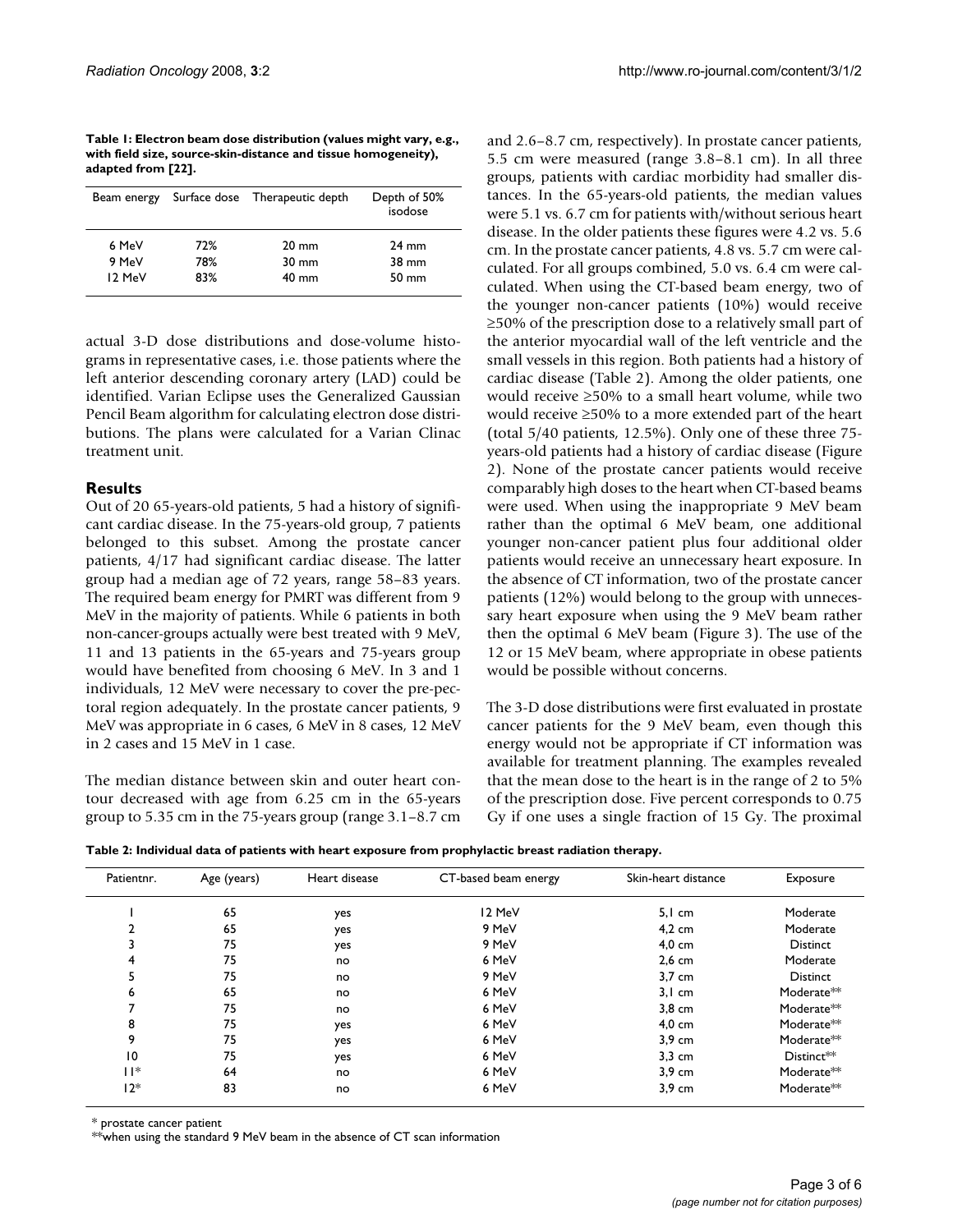

#### Figure 2

Axial contrast-enhanced computed tomography (CT) scan 3 cm caudal from the mamilla displaying the approximate depth of the 50% isodose from the CT-determined 9 MeV electron beam. In this 65-years-old non-cancer patient with previous heart disease, parts of the left ventricle would be exposed to unexpected doses of ionizing radiation.

parts of the LAD received up to 14% of the prescription dose, i.e. 2.1 Gy. The distal parts were indistinguishable from the myocardium of the left ventricle with the CT protocols used in these patients. In general, the highest doses to the heart were seen in the anterior part of the left ventricle and the interventricular septum (Figure 3). Up to 80% of the prescription dose was observed in very small volumes (<3%) of these areas. Even the volume of the left ventricle receiving 50% of the dose, i.e. 7.5 Gy, was comparably small (maximum 5%). Up to 10% of the left ventricle received 25% of the dose, i.e. 3.75 Gy, and up to 18% received 10% of the dose, i.e. 1.5 Gy. If one takes the patients' individual anatomy into account and selects the 6 MeV beam in such cases, the doses to the left ventricle decrease drastically. The same small volumes that would receive 50–80% of the dose with the 9 MeV beam, would so receive 10–20% and the mean dose to the left ventricle would not exceed 5% of the prescription dose, i.e. 0.75 Gy.

#### **Discussion**

The present analysis is to our knowledge the first one that addresses the role of PMRT as a potential cause of cardiac morbidity in prostate cancer patients receiving androgen suppression therapy. It was performed both in cancer patients and randomly selected individuals having had CT examinations for other medical reasons. The results in these groups were largely comparable. We used 3-D treatment planning with display of isodose distributions and



#### Figure 3

Axial contrast-enhanced computed tomography scan 3 cm caudal from the mamilla displaying on the lower image the approximate depth of the 50% isodose from a standard 9 MeV electron beam (6 MeV would have been appropriate). 3-D planning illustrates that the actual dose to the heart is even higher. The left ventricle (contoured in yellow) is the part of the heart that receives the highest dose (maximum 80%). The blue isodose wash refers to 33% of the prescription dose, i.e. 5 Gy.

dose-volume histograms only in those patients whose CT scans already were entered into the treatment planning system, i.e. prostate cancer patients, and only if the LAD could be identified. Data from these patients suggest that parts of the left ventricle might be exposed to 50–80% of the prescription dose, even if the mean doses in general are low. Studies in electron boost treatment for breast cancer have also shown that the heart might be exposed to unexpected radiation doses in a proportion of these patients [12]. The present data suggest that standard non-CT-based approaches often are unsatisfactory and that individual 3-D treatment planning might benefit a considerable number of patients because it can reduce the radiation dose to the heart. This benefit appears to increase with patient age and pre-existing cardiac morbidity. Even among those treated with the appropriate beam energy, up to 12.5% of the patients might be at risk for exposure of the heart to unnecessary radiation doses. This figure increases when the beam energy is determined just on the basis of a clinical examination without exact anatomical information.

We arbitrarily decided to depict in Figure 2 the depth where approximately 50% of the prescription dose is administered. At first glance, 50% of a prescription dose of 15 Gy (single fraction) or 12 Gy (in 3 fractions) appears relatively low compared to the heart doses reported from radiation treatment in a variety of mediastinal tumors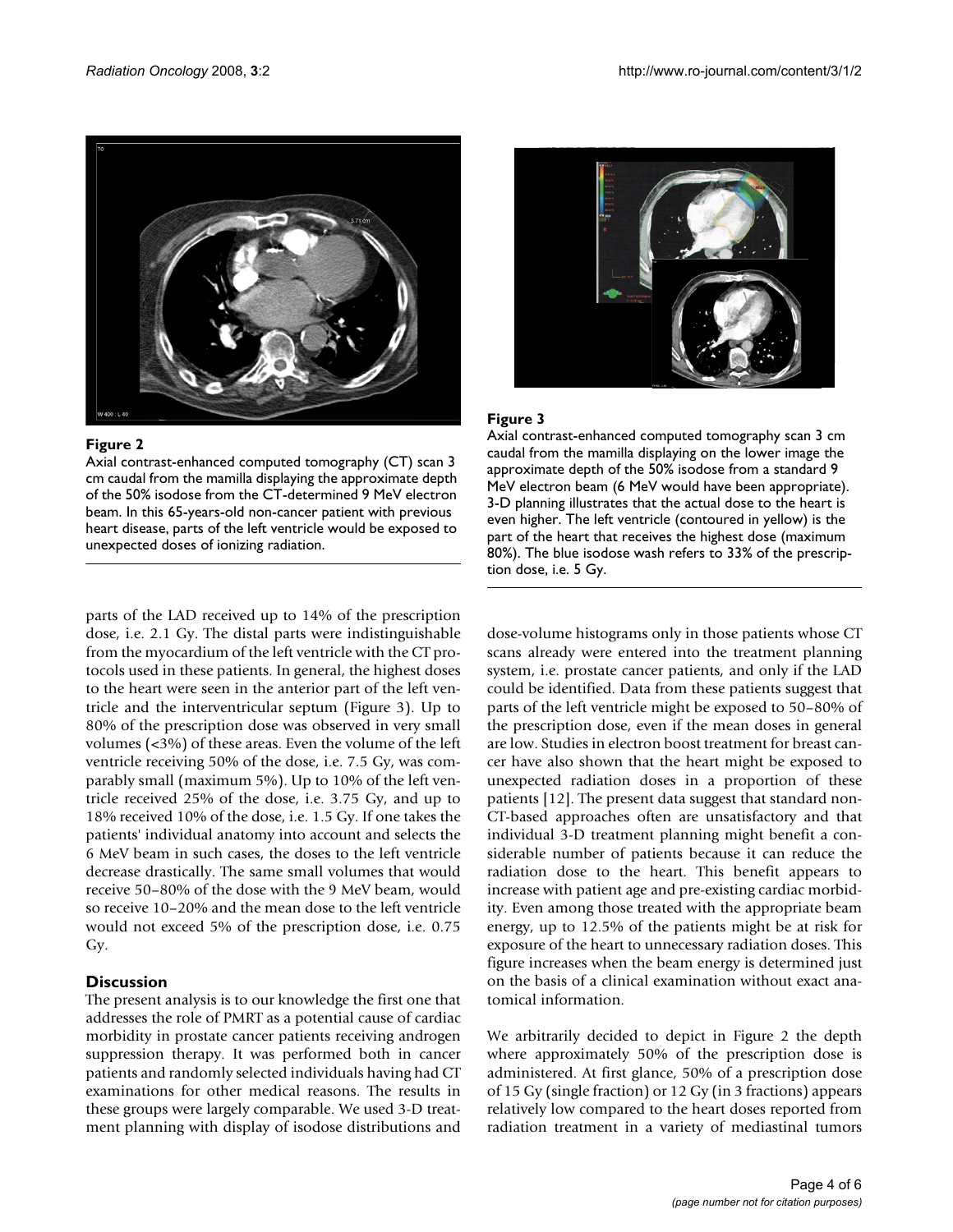[13]. Several data sets suggest, however, that doses as low as 4–5 Gy might contribute to cardiac toxicity [14-16]. These epidemiologic findings are largely compatible with radiobiologic data on the pathogenesis of radiationinduced heart disease, as comprehensively reviewed by Schultz-Hector and Trott [17]. The endothelial lining of blood vessels might be particularly vulnerable, resulting in slowly progressive functional and structural alterations. On the basis of these findings, even partial heart exposures might contribute to long-term damage, which typically becomes manifest after several years [18]. In reality, the 50% isodose might reach even further into the heart than displayed in Figure 2, because the air-containing lungs allow for deeper penetration of the electron beam than soft tissues. Figure 3 confirms that the 50% isodose depth taken from the values in Table 1 might underestimate the actual dose distribution in a patient.

Is it possible to relate or fit our preliminary findings to the published cardiac toxicity data? An observational study of a population-based cohort of 73,196 Medicare enrollees age 66 years or older who were diagnosed with locoregional prostate cancer during 1992 to 1999 and observed through 2001 was recently published [2]. The authors analysed in this Surveillance, Epidemiology and End Results database whether treatment with GnRH agonists was associated with coronary heart disease, myocardial infarction, and sudden cardiac death. Men with prevalent diabetes and coronary heart disease were excluded. The mean age at diagnosis was 74 years. More than one third of men received a GnRH agonist during follow-up. GnRH agonist use was associated with increased risk of coronary heart disease (adjusted HR, 1.16; P < .001), myocardial infarction (adjusted HR, 1.11;  $P = .03$ ), and sudden cardiac death (adjusted HR, 1.16;  $P = .004$ ). Therapy for as few as 1–4 months was associated with an increased risk of coronary artery disease. Unfortunately, the database did not include information about use of oral antiandrogens, combined androgen blockade and PMRT in this cohort.

Another group evaluated whether the timing of fatal myocardial infarction was influenced by the administration of androgen suppression therapy [3]. The study cohort comprised 1,372 men who were enrolled onto three randomized trials between 1995 and 2001. In the three trials, the men were randomly assigned to receive radiation therapy with 0 versus 3 versus 6, 3 versus 8, or 0 versus 6 months of androgen suppression (goserelin plus flutamide or a GnRH agonist only). The median age was 68–72.5 years in the three trials. Men age 65 years or older who received 6 months of androgen suppression experienced shorter times to fatal infarction compared with men in this age group who did not receive such medication (P = .017). Even three months of treatment might shorten the time to fatal myocardial infarction, but additional evidence is needed to strengthen this hypothesis. As communicated by the principal investigators, PMRT was not offered in two of the trials, while the exact proportion of patients that received this treatment is unknown from the Canadian trial (personal communication, July 2007). It is therefore not possible to compare the available clinical results with the percentage of patients that might receive relevant radiation doses to the heart in our present study. Importantly, other data from patients treated with radiation therapy plus androgen suppression also suggest that hormonal manipulation might result in greater non-cancer mortality [19].

Despite the fact that a causal relationship between the relatively low radiation doses from PMRT and cardiac morbidity or mortality can not be proven at this time, it appears prudent to minimize all factors that might contribute to non-cancer mortality in these patients. Even if PMRT should be considered as just one of the potential factors contributing to cardiac morbidity in patients receiving androgen suppression therapy, the question arises whether the use of non-3-dimensional planning and treatment techniques should continue in an era where advanced technology that reduces the dose to the heart and takes, e.g., advantage of breathing control, which might help to increase the distance between thoracic wall and heart, is available [20] and where the occasional patients with still unacceptable radiation treatment plans can switch to alternative treatments such as tamoxifen [7]. In addition, androgen suppression regimens with lower rates of symptomatic gynecomastia might be considered [21]. Future epidemiologic studies on cardiac side effects of androgen suppression should try to include data on the use of PMRT [Additional file 1].

#### **Conclusion**

The present data provide preliminary evidence that PMRT might be a factor that contributes to the cardiac side effects of androgen suppression therapy in certain patients where the distance between the PMRT target volume and the outer heart contour is small. Previous studies that established a relationship between androgen suppression and cardiac morbidity did not include information on delivery of PMRT in their patient cohorts.

#### **Competing interests**

The author(s) declare that they have no competing interests.

#### **Authors' contributions**

CN and AP carried out the data acquisition and analysis. CN and NHA drafted the manuscript. CN, NHA and MM participated in the design of the study. All authors read and approved the final manuscript.